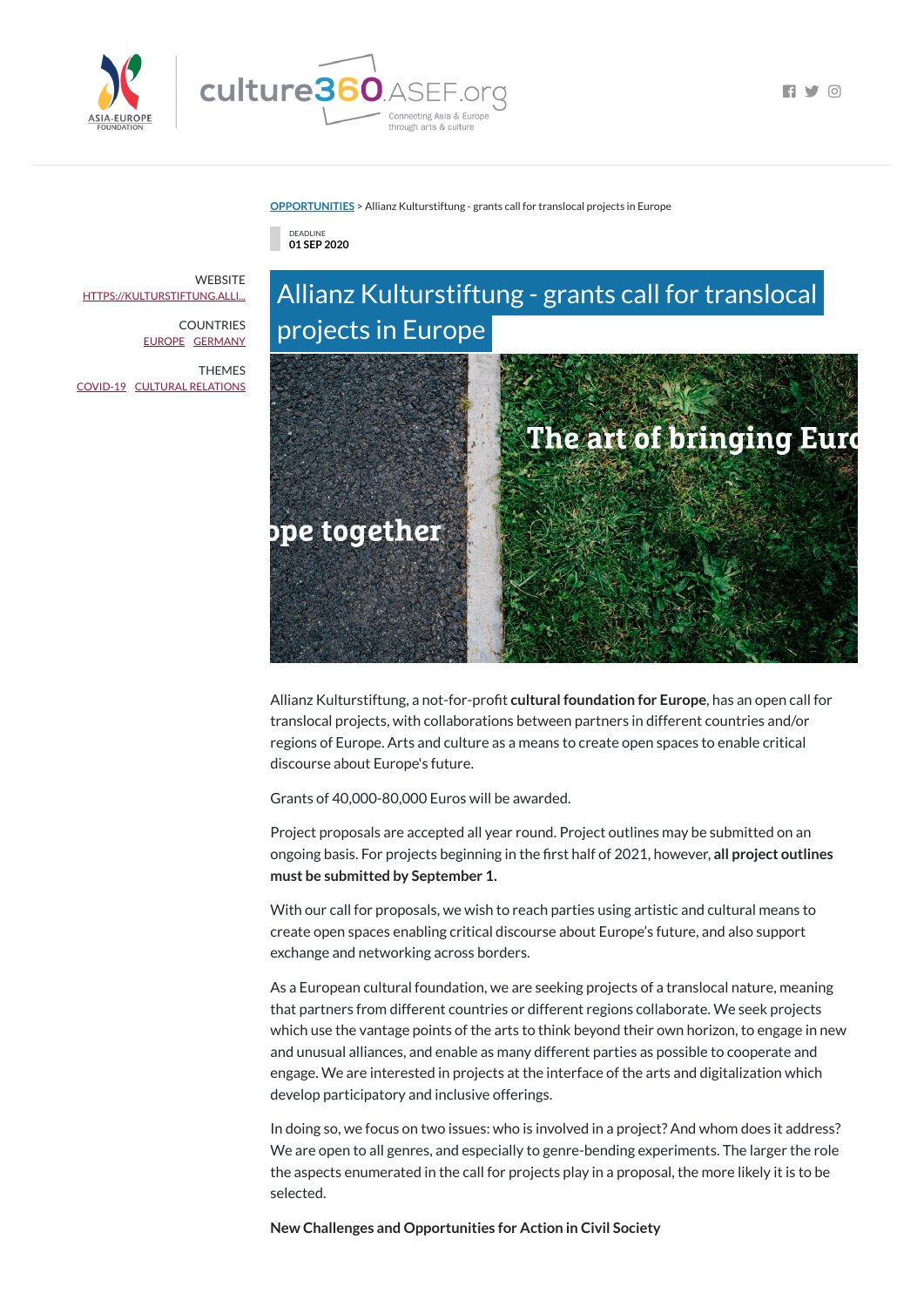## Similar content

The coronavirus crisis is a test, but also an opportunity for social cohesion in Europe. It has redrawn borders which we believed overcome, deepened inequalities and made us realize our social vulnerability. At the same time, we are experiencing the emergence of direct forms of solidarity, new ideas for social coexistence and original formats in the arts. All over the world, people have reacted to the crisis courageously and inventively. When public life ground to a standstill, cultural creators were forced to redefine the role of the arts: in participatory, digital ways, from their homes, in the streets.

The coronavirus crisis has not made old problems disappear; instead, it has exacerbated existing inequalities like a magnifying glass. As a reaction to it, courageous allies have shaped new spaces for action. They are making use of the border-transcending potential of digitalization, among other resources, demonstrating their connection with distant people and developing new structures – beyond national boundaries –, promoting climate justice and solidarity and rejecting racism. People and initiatives like these are what keeps the open, pluralistic societies of Europe alive.

### **Strengthening Voices, Creating Open Spaces, Establishing Alliances**

**Commons Sense: Let's Create a Bottom-Up European Democracy digital [co-creation](https://culture360.asef.org/news-events/commons-sense-lets-create-bottom-european-democracy-digital-co-creation-lab/) lab** Bottom-Up European D



We are convinced that open societies depend on committed people who have the courage to confront controversy and think for themselves, and whose heads are full of ideas for a more just coexistence. We want to create open spaces for our project partners to discuss burning issues forward and experiment with new technologies. We want to develop sustainable structures, create a lasting network of stakeholders in civil society, and give them the wherewithal to react to crisis situations with resilience. Digital technologies play an important role here, but do not ensure solidarity in and of themselves. We believe that Europe's societies must be irritated and challenged, especially during these exceptional times, in order to remain open and develop further.

The Allianz Kulturstiftung is <sup>a</sup> not-for-prot **cultural foundation for Europe**. The aim of the Foundation is to strengthen **cohesion** in Europe using the tools of art and **culture**. As <sup>a</sup> promoter of social change, the Foundation is geared towards achieving **impact** and it **operates independently.** The head office is located in Berlin and the organisation plays an **operational** role as well as providing **funding**.

The Foundation is committed to **translocal** art and culture projects in **Europe** and the **Mediterranean region**. Over the coming years, it will focus its strategic work on the following thematic areas. It will promote an **open society** while adopting <sup>a</sup> **decentralised** approach to Europe and driving forward **digitalisation for the common good**.

POSTED ON **23 JUL 2020**

**Allianz [Kulturstiftung](https://culture360.asef.org/resources/allianz-kulturstiftung-europe/) for Europe**

POSTED ON **07 APR 2020**



POSTED ON **02 JUN 2020**

POSTED ON **07 MAY 2020**

**Japan Foundation Thailand | call for project proposals - new formats for cultural exchange**

POSTED ON **01 APR 2020**

**Agenda 21 for Culture - resources on the cultural mobilisation of cities and local governments**

Digital Event, 22nd J



POSTED ON **26 JUN 2020**

**Germany | International 2020 Relief Fund for**